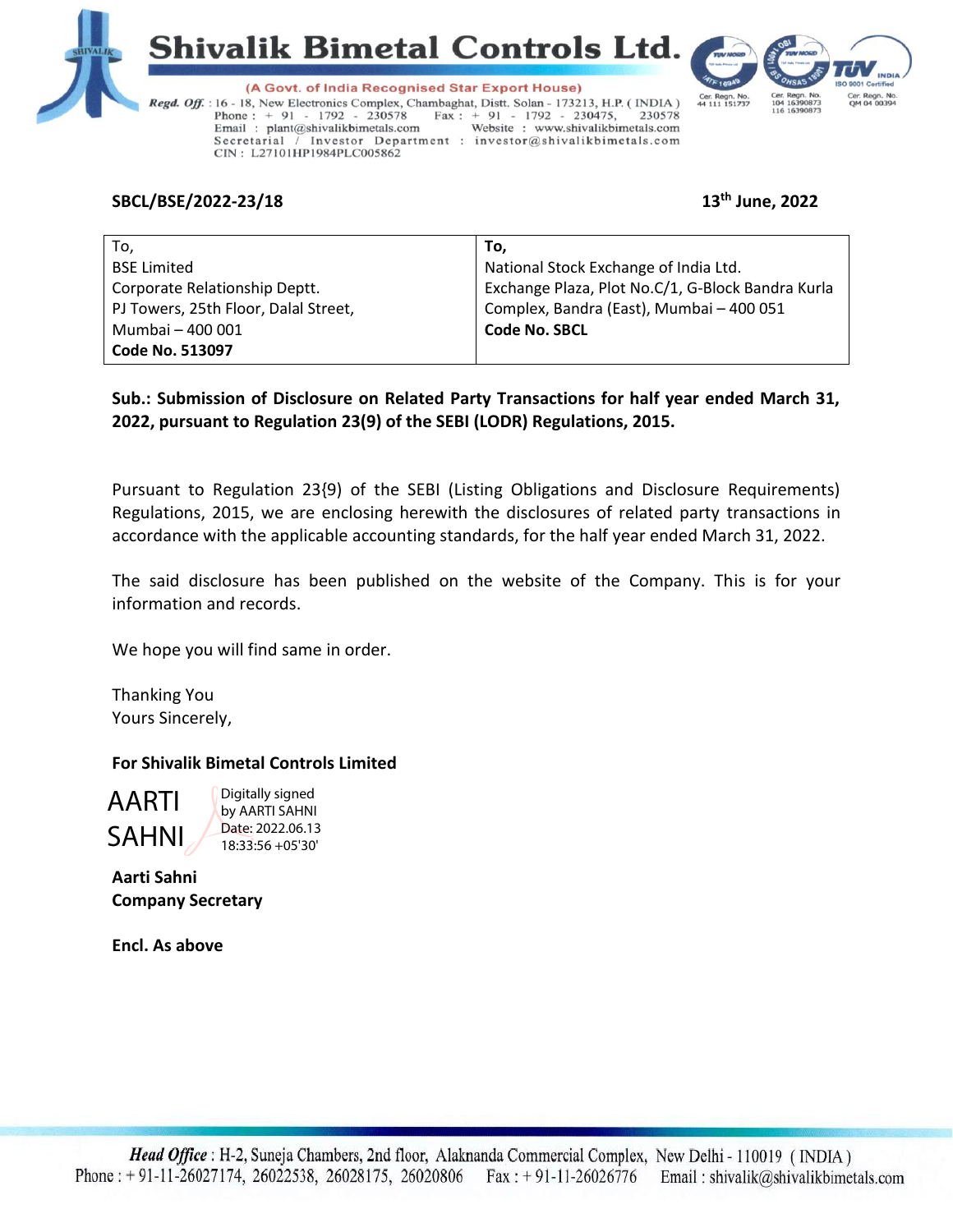Additional disclosure of related party transactions - applicable only in case the related party transaction relates to loans, inter-corporate deposits, advances or investments made or given by the listed entity/subsidiary. These details need to be disclosed only once, during the reporting period when such transaction was undertaken.

|       |                                                                                           |     |                                                                                                                                |     |                                                                                   |                                                                 |                                                                               |                                                                                                |                    |                                                                                                                                    |                                                                                                 |                                                                            |        | period when such transaction was undertaken.                            |                                  |        |                       |                                                                                                                            |
|-------|-------------------------------------------------------------------------------------------|-----|--------------------------------------------------------------------------------------------------------------------------------|-----|-----------------------------------------------------------------------------------|-----------------------------------------------------------------|-------------------------------------------------------------------------------|------------------------------------------------------------------------------------------------|--------------------|------------------------------------------------------------------------------------------------------------------------------------|-------------------------------------------------------------------------------------------------|----------------------------------------------------------------------------|--------|-------------------------------------------------------------------------|----------------------------------|--------|-----------------------|----------------------------------------------------------------------------------------------------------------------------|
|       | Details of theparty<br>(listed entity<br>/subsidiary)<br>entering into the<br>transaction |     | Details of the counterparty                                                                                                    |     |                                                                                   | Value of<br>therelated<br><b>Type</b><br>party                  | Value of<br>transacti                                                         | In case monies are<br>due to either party<br>as a result of the<br>transaction<br>(see Note 1) |                    | In case any financial<br>indebtednessis incurred to<br>make or give loans, inter-<br>corporate deposits,<br>advancesor investments |                                                                                                 | Details of the loans, inter-corporate deposits, advances or<br>investments |        |                                                                         |                                  |        |                       |                                                                                                                            |
| S. No | Name                                                                                      | PAN | Name                                                                                                                           | PAN | Relationship of the<br>counterparty with the<br>listedentity or its<br>subsidiary | of<br>related<br>party<br>transa<br>ction<br>(see<br>Note<br>5) | transaction<br>as<br>approvedby<br>the audit<br>committee<br>(see Note<br>6a) | onduring<br>the<br>reporting<br>period<br>(see<br>Note 6b)                                     | Opening<br>balance | Closi<br>ng<br>balan<br>ce                                                                                                         | Nature<br>of<br>indebted<br>ness<br>(loan/<br>issuanc<br>e of<br>debt/<br>any<br>other<br>etc.) | Cost<br>(see<br>Note7                                                      | Tenure | Nature (loan/<br>advance/ inter-<br>corporate<br>deposit/<br>investment | Inter<br>est<br>Rat<br>e<br>(% ) | Tenure | Secured/<br>unsecured | Purpose<br>for which<br>the funds<br>will be<br>utilised<br>by the<br>ultimate<br>recipient<br>of funds<br>(end-<br>usage) |
|       |                                                                                           |     |                                                                                                                                |     |                                                                                   |                                                                 |                                                                               |                                                                                                |                    |                                                                                                                                    |                                                                                                 |                                                                            |        |                                                                         |                                  |        |                       |                                                                                                                            |
|       | Shivalik<br><b>Bimetal</b><br>Controls<br>Limited                                         |     | AAACS0623 Shivalik Engineered Products<br>Private Limited (Formerly<br>Known as Checon Shivalik<br>Contact Solutions Pvt. Ltd. |     | AACCC7332 Joint Venture                                                           | Purchase<br>Material                                            |                                                                               | 0.15                                                                                           |                    |                                                                                                                                    |                                                                                                 |                                                                            |        |                                                                         |                                  |        |                       |                                                                                                                            |
|       | Shivalik<br>Bimetal<br>Controls<br>Limited                                                |     | AAACS0623 Shivalik Engineered Products<br>Private Limited (Formerly<br>Known as Checon Shivalik<br>Contact Solutions Pvt. Ltd. |     | AACCC7332 Joint Venture                                                           | Sharing of<br><b>Expenses</b>                                   |                                                                               | 0.83                                                                                           |                    |                                                                                                                                    |                                                                                                 |                                                                            |        |                                                                         |                                  |        |                       |                                                                                                                            |
|       | Shivalik<br>Bimetal<br>Controls<br>Limited                                                |     | AAACS0623 Shivalik Engineered Products<br>Private Limited (Formerly<br>Known as Checon Shivalik<br>Contact Solutions Pvt. Ltd. |     | AACCC7332 Joint Venture                                                           | Sale of<br>Material                                             |                                                                               | 6.64                                                                                           |                    |                                                                                                                                    |                                                                                                 |                                                                            |        |                                                                         |                                  |        |                       |                                                                                                                            |
|       | Shivalik<br>Bimetal<br>Controls<br>Limited                                                |     | AAACS0623 Shivalik Engineered Products<br>Private Limited (Formerly<br>Known as Checon Shivalik<br>Contact Solutions Pvt. Ltd. |     | AACCC7332 Joint Venture                                                           | <b>Job Work</b><br>Income                                       |                                                                               | 0.26                                                                                           |                    |                                                                                                                                    |                                                                                                 |                                                                            |        |                                                                         |                                  |        |                       |                                                                                                                            |
|       | Shivalik<br>Bimetal<br>Controls<br>Limited                                                |     | AAACS0623 Shivalik Engineered Products<br>Private Limited (Formerly<br>Known as Checon Shivalik<br>Contact Solutions Pvt. Ltd. |     | AACCC7332 Joint Venture                                                           | <b>Job Work</b><br><b>Expenses</b>                              |                                                                               | 0.01                                                                                           |                    |                                                                                                                                    |                                                                                                 |                                                                            |        |                                                                         |                                  |        |                       |                                                                                                                            |
| 6     | Shivalik<br>Bimetal<br>Controls<br>Limited                                                |     | AAACS0623 Innovative Clad Solutions Pvt.<br>Ltd.                                                                               |     | AABCI8209 Joint Venture                                                           | Purchase<br>Material                                            |                                                                               | 993.09                                                                                         | 171.16             | 261.78                                                                                                                             |                                                                                                 |                                                                            |        |                                                                         |                                  |        |                       |                                                                                                                            |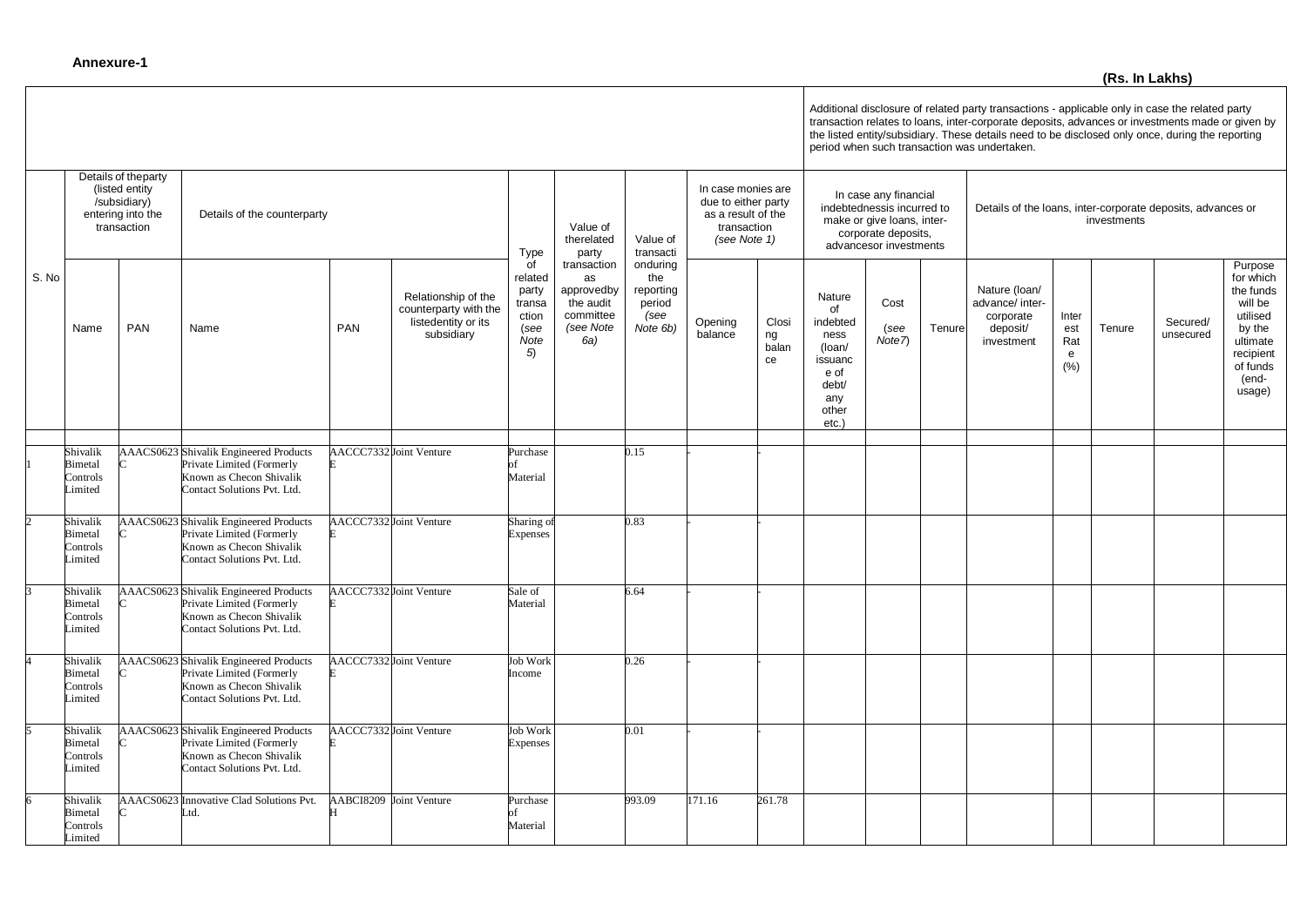|                 | Shivalik<br><b>Bimetal</b><br>Controls<br>Limited |          | AAACS0623 Innovative Clad Solutions Pvt.<br>Ltd.                      | AABCI8209 Joint Venture                          | Sharing of<br><b>Expenses</b> | 0.72   | 0.24  |       |  |  |  |  |
|-----------------|---------------------------------------------------|----------|-----------------------------------------------------------------------|--------------------------------------------------|-------------------------------|--------|-------|-------|--|--|--|--|
|                 | Shivalik<br><b>Bimetal</b><br>Controls<br>Limited |          | AAACS0623 Shivalik Bimetal Engineers Pvt. AALCS7120 Associate<br>Ltd. |                                                  | Job Work<br>Charges           | 22.60  |       |       |  |  |  |  |
|                 | Shivalik<br>Bimetal<br>Controls<br>Limited        |          | AAACS0623 Shivalik Bimetal Engineers Pvt. AALCS7120 Associate<br>Ltd. |                                                  | Purchase<br>of Tools          | 75.42  | 28.93 | 33.86 |  |  |  |  |
| 10              | Shivalik<br><b>Bimetal</b><br>Controls<br>Limited |          | AAACS0623 Shivalik Bimetal Engineers Pvt. AALCS7120 Associate<br>Ltd. |                                                  | Rent<br>Received              | 2.18   |       |       |  |  |  |  |
| $\overline{11}$ | Shivalik<br>Bimetal<br>Controls<br>Limited        |          | AAACS0623 Mr. S. S Sandhu                                             | ABJPS2763GKey Managerial<br>Personnel (KMP)      | Remunera<br>tion              | 160.56 |       |       |  |  |  |  |
| 12              | Shivalik<br>Bimetal<br>Controls<br>Limited        |          | AAACS0623 Mr. N. S. Ghumman                                           | AAAPG0769 Key Managerial<br>Personnel (KMP)      | Remunera<br>tion              | 161.40 |       |       |  |  |  |  |
| $\overline{13}$ | Shivalik<br>Bimetal<br>Controls<br>Limited        |          | AAACS0623 Mr. Rajeev Ranjan                                           | AONPR0953 Key Managerial<br>Personnel (KMP)      | Remunera<br>tion              | 64.06  |       |       |  |  |  |  |
| 14              | Shivalik<br>Bimetal<br>Controls<br>Limited        | $\Gamma$ | AAACS0623 Mrs. Aarti Sahni                                            | AUKPA6293 Key Managerial<br>Personnel (KMP)      | Remunera<br>tion              | 8.45   |       |       |  |  |  |  |
| $\overline{15}$ | Shivalik<br>Bimetal<br>Controls<br>Limited        |          | AAACS0623 Mr. Kabir Ghumman                                           | AHMPG7845Relative of Key<br>Managerial Personnel | Remunera<br>tion              | 81.87  |       |       |  |  |  |  |
| 16              | Shivalik<br>Bimetal<br>Controls<br>Limited        |          | AAACS0623 Mr. Kabir Ghumman                                           | AHMPG7845Relative of Key<br>Managerial Personnel | Rent Paid                     | 2.83   |       |       |  |  |  |  |
| 17              | Shivalik<br>Bimetal<br>Controls<br>Limited        |          | AAACS0623 Mr. Sumer Ghumman                                           | AHMPG7844Relative of Key<br>Managerial Personnel | Rent Paid                     | 4.44   |       |       |  |  |  |  |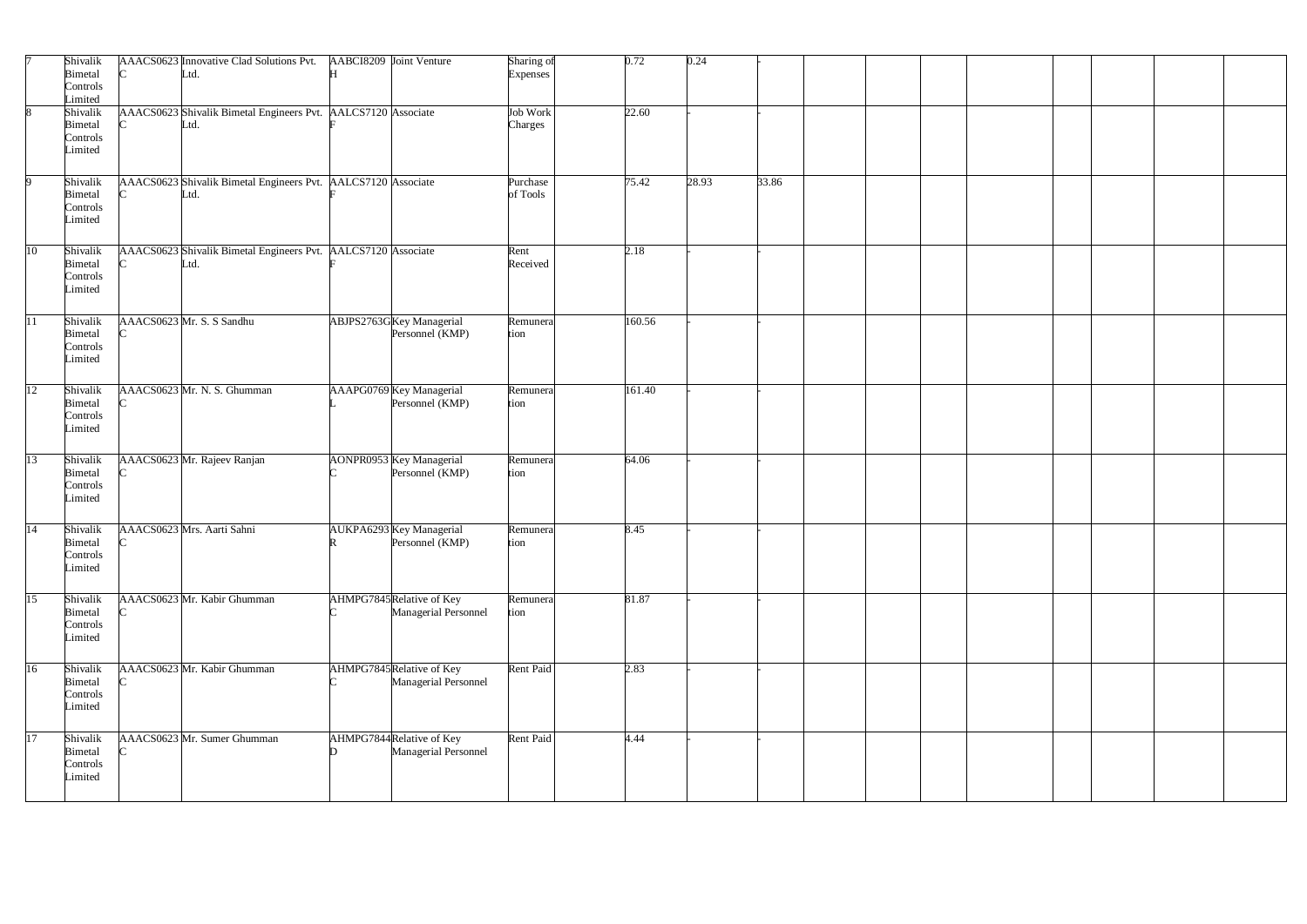| 18              | Shivalik<br>Bimetal<br>Controls<br>Limited        | AAACS0623 TSL Holdings (P) Ltd.                                                     |                         | AAACT3448 Enterprises over which<br><b>Key Managerial Persons</b><br>are able to exercise<br>significant influence | Rent Paid                             | 32.44  |        |         |  |  |  |
|-----------------|---------------------------------------------------|-------------------------------------------------------------------------------------|-------------------------|--------------------------------------------------------------------------------------------------------------------|---------------------------------------|--------|--------|---------|--|--|--|
| 19              | Shivalik<br>Bimetal<br>Controls<br>Limited        | AAACS0623 TSL Holdings (P) Ltd.                                                     |                         | AAACT3448 Enterprises over which<br>Key Managerial Persons<br>are able to exercise<br>significant influence        | Sharing of<br><b>Expenses</b>         | 0.89   |        |         |  |  |  |
| 20              | Shivalik<br>Bimetal<br>Controls<br>Limited        | AAACS0623 Amar Engineering Company Pvt. AAACA0214 Enterprises over which<br>Ltd.    |                         | Key Managerial Persons<br>are able to exercise<br>significant influence                                            | Rent Paid                             | 3.68   |        |         |  |  |  |
| 21              | Shivalik<br>Bimetal<br>Controls<br>Limited        | AAACS0623 Ultra Portfolio Management Pvt. AAACU0117 Enterprises over which<br>Ltd.  |                         | Key Managerial Persons<br>are able to exercise<br>significant influence                                            | Interest<br>$Paid -$<br>Clean<br>Loan | 50.20  |        |         |  |  |  |
| $\overline{22}$ | Shivalik<br>Bimetal<br>Controls<br>Limited        | AAACS0623 Ultra Portfolio Management Pvt. AAACU0117 Enterprises over which<br>Ltd.  |                         | <b>Key Managerial Persons</b><br>are able to exercise<br>significant influence                                     | Loan<br>Availed                       | 300    | 945.62 | 1098.41 |  |  |  |
| $\overline{23}$ | Shivalik<br>Bimetal<br>Controls<br>Limited        | AAACS0623 Ultra Portfolio Management Pvt. AAACU0117 Enterprises over which<br>Ltd.  |                         | <b>Key Managerial Persons</b><br>are able to exercise<br>significant influence                                     | Loan<br>Repaid                        | 147.22 |        |         |  |  |  |
| $\overline{24}$ | Shivalik<br>Bimetal<br>Controls<br>Limited        | AAACS0623 O.D.Finance and Investment Pvt. AAACO0299 Enterprises over which<br>Ltd.  |                         | Key Managerial Persons<br>are able to exercise<br>significant influence                                            | Interest<br>Paid-<br>Clean<br>Loan    | 31.24  |        |         |  |  |  |
| 25              | Shivalik<br><b>Bimetal</b><br>Controls<br>Limited | AAACS0623 O.D. Finance and Investment Pvt. AAACO0299 Enterprises over which<br>Ltd. |                         | <b>Key Managerial Persons</b><br>are able to exercise<br>significant influence                                     | Loan<br>Availed                       | 450    | 542.29 | 888.33  |  |  |  |
| $\overline{26}$ | Shivalik<br>Bimetal<br>Controls<br>Limited        | AAACS0623 O.D.Finance and Investment Pvt. AAACO0299 Enterprises over which<br>Ltd.  |                         | Key Managerial Persons Repaid<br>are able to exercise<br>significant influence                                     | Loan                                  | 103.95 |        |         |  |  |  |
| 27              | Shivalik<br>Bimetal<br>Controls<br>Limited        | AAACS0623 ABS Foundation                                                            |                         | AADTA3396 Enterprises over which<br><b>Key Managerial Persons</b><br>are able to exercise<br>significant influence | <b>CSR</b><br>Expenditu               | 16.50  |        |         |  |  |  |
| 28              | Shivalik<br>Bimetal<br>Controls<br>Limited        | AAACS0623 Mr. Nirmaljeet Singh Gill                                                 | AAWPG669 Director<br>8L |                                                                                                                    | Sitting<br>Fees                       | 0.20   |        |         |  |  |  |